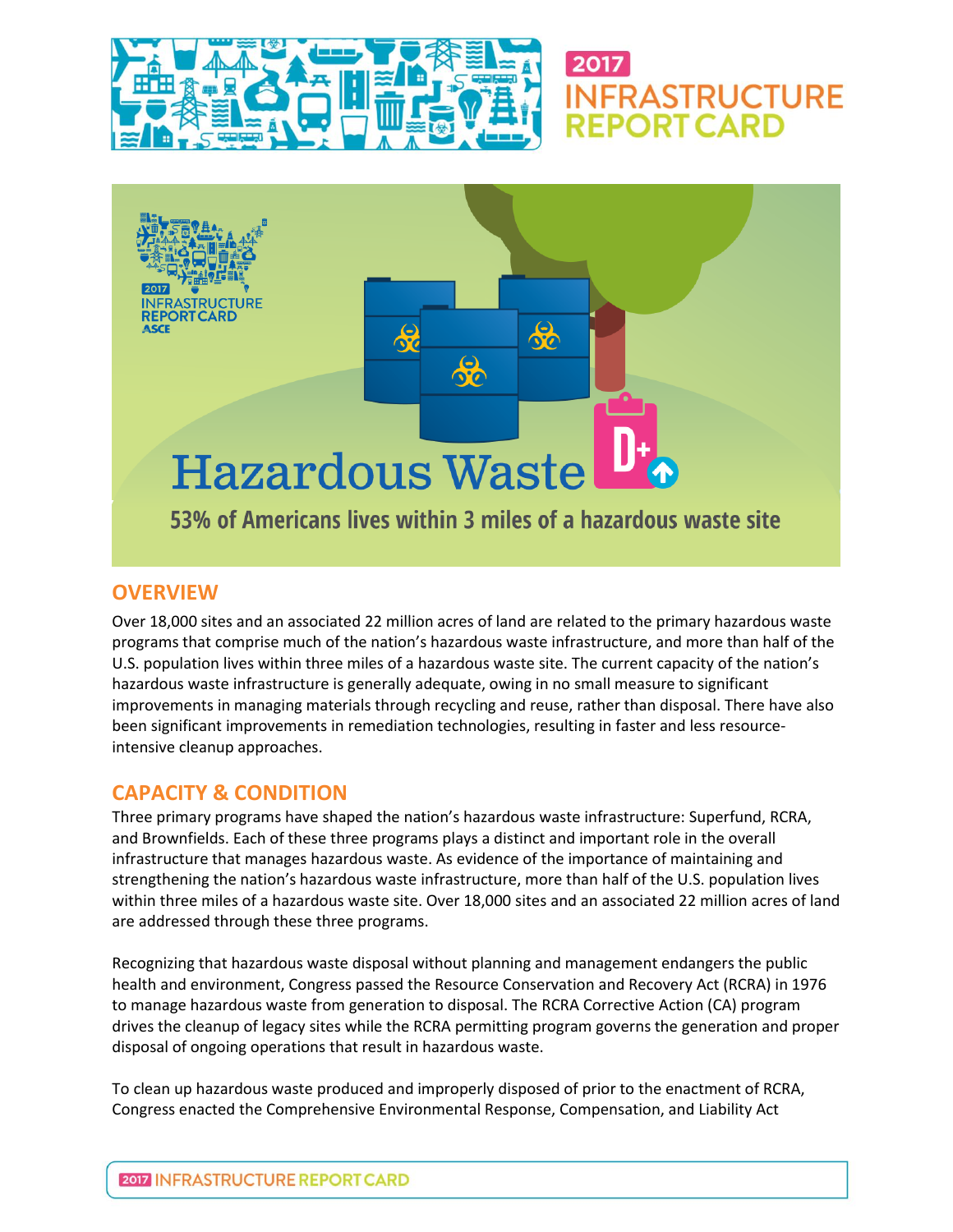

(CERCLA) in 1980. CERCLA created the hazardous waste cleanup program most commonly referred to as "Superfund." The National Priorities List (NPL), maintained by EPA, contains the list of sites covered by Superfund. The NPL is routinely updated as sites are cleaned and removed from the list, and other sites are discovered, evaluated, and added. As of September 2016, there were 1,180 non-Federal sites, and 157 Federal Sites on the NPL (these numbers exclude sites proposed for the NPL, but not yet final). 392 had been deleted from the NPL.

The current capacity of the nation's hazardous waste infrastructure is generally adequate, owing in no small measure to significant improvements in managing materials through recycling and reuse, rather than disposal. As a result, the amount of hazardous material requiring long-term management has tended to decrease over time, even during times of economic expansion.

There have also been significant improvements in remediation technologies, resulting in faster and less resource-intensive cleanup approaches. While the impact of cleanup activities under Superfund and other programs is demonstrably significant, perhaps the most significant long-term impact is that the technical requirements and enforcement and liability provisions under these programs have led to a significant reduction in careless disposal of hazardous materials.

While Superfund is a mature program and technologies for cleanup are advancing, the capacity of the program (including funding) to take on very large and complex sites, including contaminated sediment sites and area-wide impacts from legacy mining sites, is inadequate. Contamination from more than 160,000 abandoned mines in the West poses costly and complex environmental and public health challenges.

#### **SUPERFUND**

The Superfund program addresses contamination from uncontrolled releases at Superfund hazardous waste sites that threaten human health and the environment. The overarching goals of the program are to ensure the protection of human health and the environment and to maximize the participation of potentially responsible parties (PRPs). EPA places some of the most seriously contaminated sites on the National Priorities List (NPL). By definition, Superfund sites are the sites on the NPL.

Superfund cleanups help convert vacant and underutilized land into productive resources, bring economic benefits to communities by facilitating job creation, increase property values, and enhance local tax bases. At 454 Superfund sites where cleanup activities enable beneficial reuse, operating businesses are employing over 108,000 people and generating annual revenue sales of \$29 billion almost four times EPA's cleanup expenditures at these sites.

Looking at Superfund actions and major milestones on a cumulative basis (Exhibits 3 and 4), shows that the Superfund program is essentially "steady state"—the rate of deletions from the NPL and construction completions has been very close to the rate at which new sites have been added to the NPL, and the size of the active NPL is essentially unchanged since 2003.

In FY 2014 and 2015, the Superfund program made significant progress in catching up on deferred projects. In FY 2015, 59 new remedial construction projects were started, including 33 government-led projects and 26 PRP-led projects, and oversight of cleanup was provided at more than 380 remedial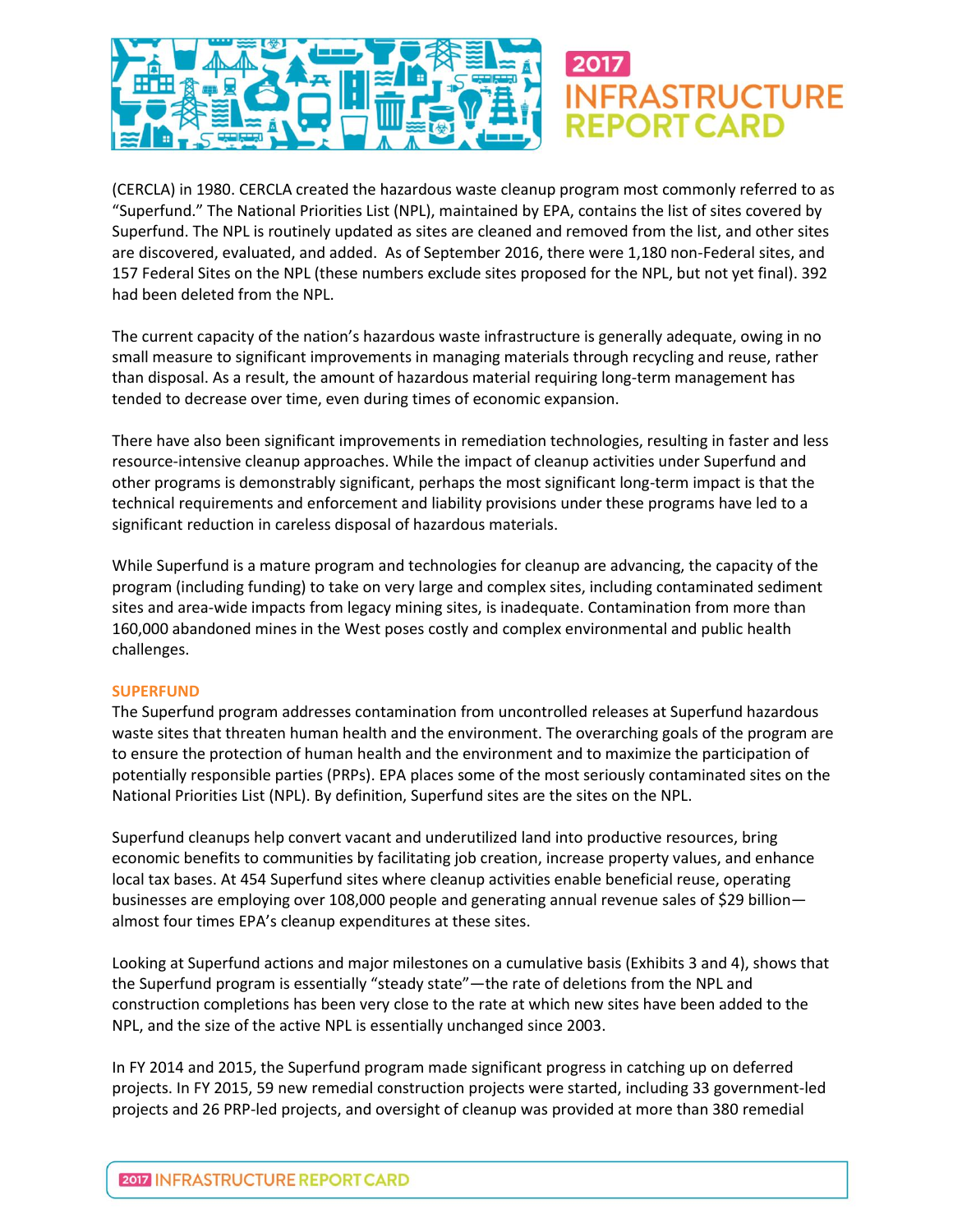

construction projects started in prior fiscal years. The backlog of deferred shovel ready projects has been substantially reduced—a very positive development. What is not clear is whether this represents an actual acceleration in the pace of cleanup, or if funding constraints for hazardous waste cleanup programs—at the federal (i.e., Superfund), state, and regional levels—are resulting in fewer sites being addressed through these cleanup programs. It is reasonable to assume that both factors may be contributing to a smaller backlog of deferred projects.

#### **RESOURCE CONSERVATION AND RECOVERY ACT (RCRA)**

While the RCRA waste management and cleanup program has established a solid foundation for protecting the nation's health and the environment, its mission continues to evolve to meet waste management and cleanup challenges and leverage opportunities to integrate resource conservation into economic productivity.

The impact of the RCRA program is significant. There are about 6,600 facilities, with over 20,000 process units, in the full RCRA permitting universe, and between approximately 350,000 and 550,000 facilities that generate hazardous waste. Approximately 2.5 billion tons of solid, industrial, and hazardous waste resulting from the manufacturing and use of goods are managed through the program, of which 30 to 40 million tons are classified as hazardous waste annually.

RCRA corrective actions are addressing more than 3,700 existing contaminated facilities needing cleanup. The program also provides grant funding to help states implement authorized hazardous waste programs. RCRA has built-in incentives for regulated facilities to reduce or avoid greenhouse gas emissions through materials and land management practices.

Some of the major challenges facing the RCRA program is the need to keep supporting the development of new manufacturing technologies and waste management methods, revisit regulatory frameworks, and make modifications that allow businesses, especially those in the manufacturing sector, to operate in accordance with the protection of human health and the environment, while streamlining the permitting process. The program's shift to an electronic permitting program is an important part of that effort. The program has been a catalyst for encouraging process substitution, materials and energy recovery, as well as properly conducted recycling, reuse, and treatment, with a meaningful evolution from a strictly "waste management" program to "sustainable materials management".

A key measure of how the RCRA program is performing is its effectiveness in protecting populations and preventing exposure to hazardous chemicals. Recent data shows that 87% of RCRA facilities have controls in place that prevent human exposure to toxic chemicals, and 77% of RCRA facilities are effectively preventing the migration of contaminated groundwater.

#### **BROWNFIELDS**

The Brownfields Program is principally supported through a variety of grants from EPA to support local execution of environmental assessments, cleanup, and job training activities. In addition to EPA funding, other agencies across the government provide funding in support of brownfields redevelopment. While there are many publicly-supported levels of brownfields redevelopment, cleanup is typically an initiator, and therefore the assessment and cleanup investment is critical to beneficial progress.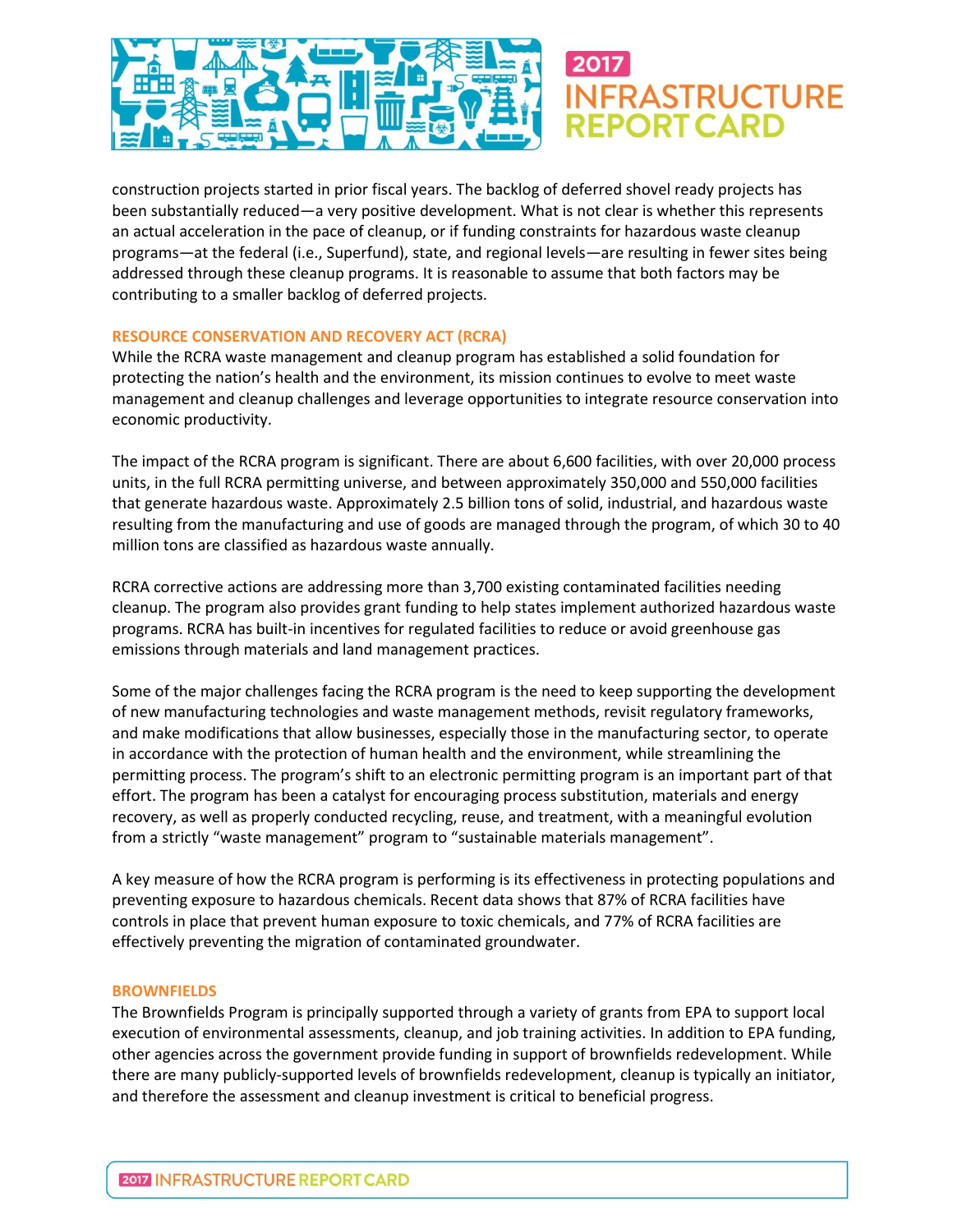

The impacts of Brownfields redevelopment have included economic and environmental benefits. Cleanup has led to improve home values and a greater tax base, with an economic benefit ratio of 18-to-1 for every federal dollar spent, including business expansion and job growth related to infrastructure improvements and improved business performance.

# **FUNDING & FUTURE NEED**

Approximately 70% of Superfund cleanup activities historically have been paid for by parties responsible (PRPs) for the cleanup of contamination. Until the mid-1990s, most of the funding for clean-up activities led by the government (where there was no PRP to pay for cleanup) came from a tax on the petroleum and chemical industries. Currently, virtually all funding for government-led cleanup sites under Superfund comes from general revenues or special accounts funded through settlements with PRPs. The Superfund program has experienced flat or declining budgets since 2009. Drilling down in the FY 2016 and proposed 2017 budgets, there is a modest proposed increase in the Superfund budget, with largest increase for the remedial response program, which is used to fund long-term cleanup actions. The performance of the Superfund program can be evaluated in the pace at which NPL actions are taken and the key milestones are achieved. The pace of the program has been slowed by declining budgets. The number of construction completions has generally declined, as has the number of site deletions.

Operating costs of groundwater treatment systems represents a large and growing share of Superfund expenditures, and that cost impact is felt by EPA, states (which are responsible for long-term O&M costs at non-PRP lead sites), federal Superfund sites (e.g., Department of Defense and Department OE facilities), and of course, by the private sector at PRP-led sites. All of these parties are making targeted investments in technology to optimize both the characterization and cleanup process. This focus on optimization represents an important commitment to improve the program.

Over the past several years, EPA's workforce has declined by over 2,000 employees. With that reduction in force, the ranks of EPA Superfund project managers, scientists, and engineers has significantly declined, as has the Agency's staff of procurement professionals. As a result, EPA's ability to keep pace with program needs has been substantially impacted.

For Brownfields, current funding levels are less than what is needed to optimize the benefits of this successful program. That shortfall has an impact on both pre-construction and construction activities. While some projects are deferred altogether due to lack of available funds, other projects progress in series of small phases, adding time and cost for achieving cleanup. In a 2011 study of Superfund costs conducted by the Government Accountability Office, EPA Regional officials estimated that the costs to perform timely and cost-effective remedial construction on existing projects on an annual basis was \$253 to \$414 million more than the expected budget.

Approximately 30% of grant proposals submitted to EPA for brownfields cleanup are funded. Many deserving projects that could significantly benefit communities aren't getting funded. More funding would leverage more dollars and stimulate job growth and economic benefit, while improving the condition of the nation's infrastructure. While the benefits of the brownfield program are evident in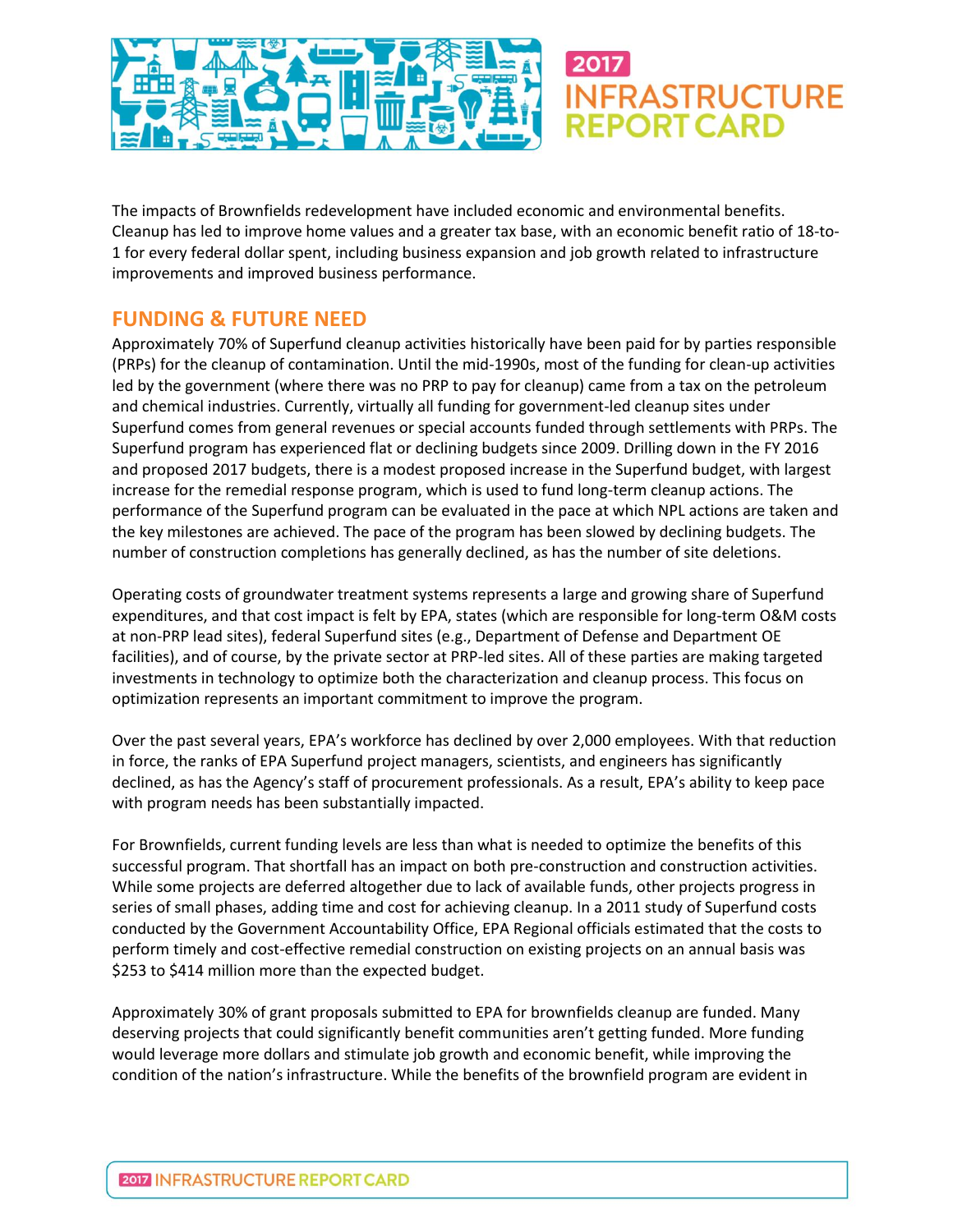

rural, suburban and urban settings, brownfields investment is particularly important for creating more economic opportunity and a positive impact on communities in the nation's urban centers.

For RCRA, with facilities constantly changing, it is critical that states and EPA maintain sufficient expertise and resources to process permits in a timely manner and allow businesses, especially those in the manufacturing sector, the opportunity to adjust to variable markets. The challenge for the future is to improve efficiency, develop better permit status tracking, enhance compliance reporting, expand technical assistance to manufacturing and other waste generators, and improve and streamline permitting processes.

## **PUBLIC SAFETY & RESILIENCE**

Impacts of more intense storms, increased flooding, and rising sea levels may jeopardize a large number of constructed remedies at Superfund sites. EPA's inventory of Superfund sites shows that over 500 Superfund sites are within a 100-year floodplain or at an elevation less than 6 feet above mean sea level, and it is likely that a portion of the engineered systems in place at these sites are vulnerable.

While groundwater pump and treatment systems are essential to protecting drinking water supplies and other water resources, those systems consume and often make that water unavailable for other beneficial uses. That affects the resiliency of water supplies, primarily in drought-affected areas, especially in the western U.S. Many of these existing systems have not been optimized, and their performance can be significantly improved in terms of contamination removal efficiency, and reduced water and energy use.

Our hazardous waste infrastructure also has an impact on climate. It has been estimated that approximately 42% of U.S. greenhouse gas emissions are attributable to materials management activities, and approximately 16% are related to land management choices. An ongoing effort is needed to continue to reduce waste generation, develop treatment technologies that require less energy and chemicals and use less water, and make our hazardous waste infrastructure more resilient to extreme weather.

# **RECOMMENDATIONS TO RAISE THE GRADE**

- Emphasize a robust technical focus and increased, stable, designated funding source for mining site cleanup, which already consumes a large percentage of the Superfund budget, and continue to be a major source of contamination and environmental degradation.
- Expand Brownfield grant programs to support investment in pre-development site characterization activities, increasing leverage and stimulating greater investment from state, regional, local, and private funding sources.
- Recognizing that an effective waste management system is a critical "enabler" of the manufacturing economy, the RCRA program should focus on better permit status tracking, reducing the paper burden on regulated facilities, improvements and greater reliance on electronic reporting, growing the technical assistance and accessibility of the permitting process, and accelerated permit reviews.
- Further research on more sustainable, cost effective remedial approaches for mining sites.